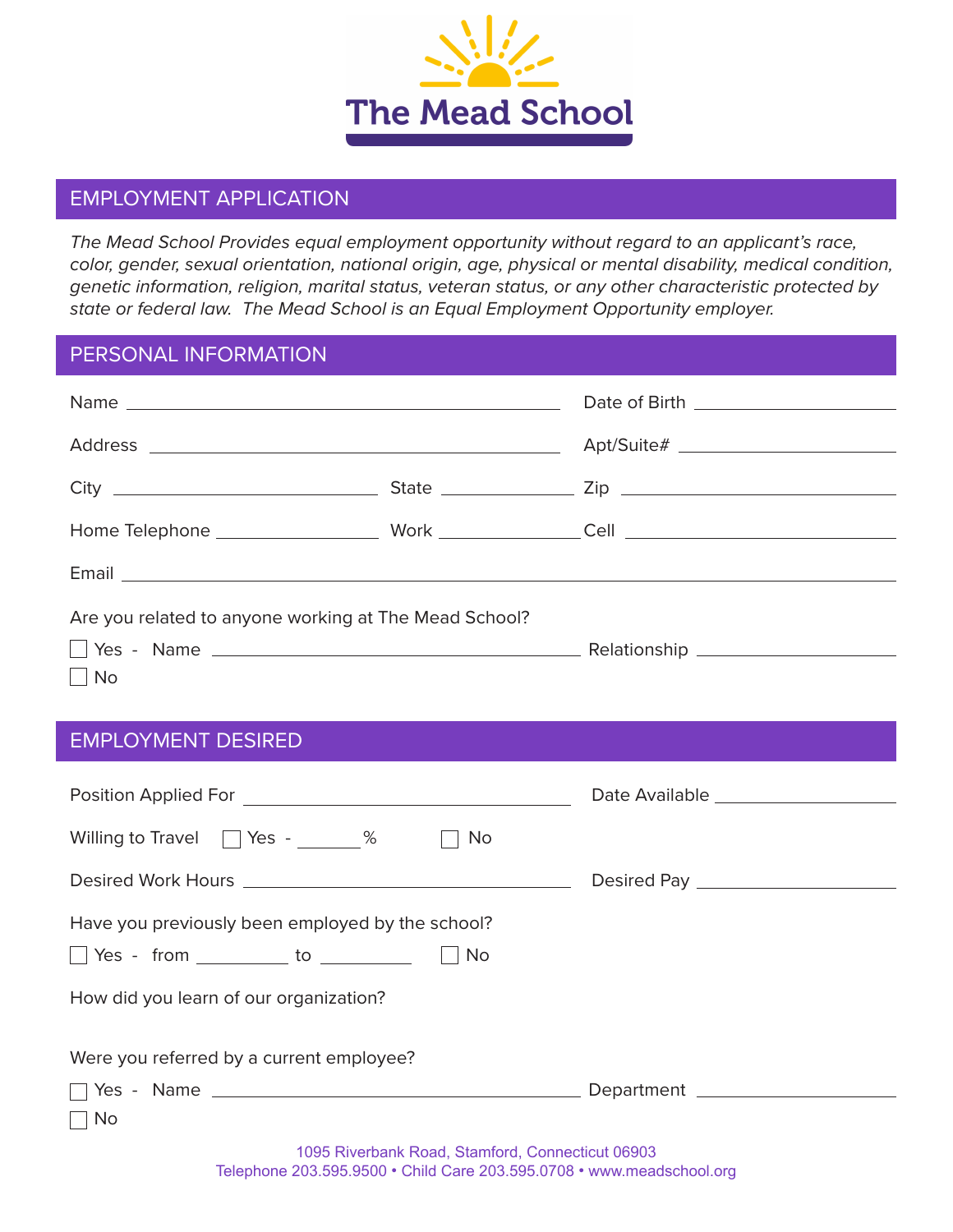

# BACKGROUND DATA

| Can you, after employment, submit verification of your legal right to work in the United States?                                             | Yes | <b>No</b> |
|----------------------------------------------------------------------------------------------------------------------------------------------|-----|-----------|
| Are you 18 years of age or older?                                                                                                            | Yes | <b>No</b> |
| If you are under 18, can you, if offered employment, provide a work permit?                                                                  | Yes | No        |
| Have you ever been convicted of a felony or misdemeanor?<br>A conviction will not necessarily disqualify you from employment.<br>  Yes<br>No |     |           |
| If yes briefly describe the nature of the crime(s), the date(s) of conviction, and the place(s) of conviction                                |     |           |
| Are you currently released on a criminal bail, bond, or your own recognizance while awaiting trial?<br>Yes<br>No                             |     |           |

If yes briefly describe:

### **EDUCATION**

| High School             | Name of School | Graduated | Major                 |
|-------------------------|----------------|-----------|-----------------------|
|                         | City/State     | YES / NO  | Degree/Diploma Earned |
| College/University      | Name of School | Graduated | Major                 |
|                         | City/State     | YES / NO  | Degree/Diploma Earned |
| <b>Graduate School</b>  | Name of School | Graduated | Major                 |
|                         | City/State     | YES / NO  | Degree/Diploma Earned |
| <b>Technical School</b> | Name of School | Graduated | Major                 |
|                         | City/State     | YES / NO  | Degree/Diploma Earned |
| Other                   | Name of School | Graduated | Major                 |
|                         | City/State     | YES / NO  | Degree/Diploma Earned |

List any certificates or licenses you hold that may help qualify you for employment:

License or Certification Number: Expiration Date

List any job-related professional or technical organizations to which you belong: *(You may exclude those which indicate race, gender, national origin, or any other protected classification of its members.)*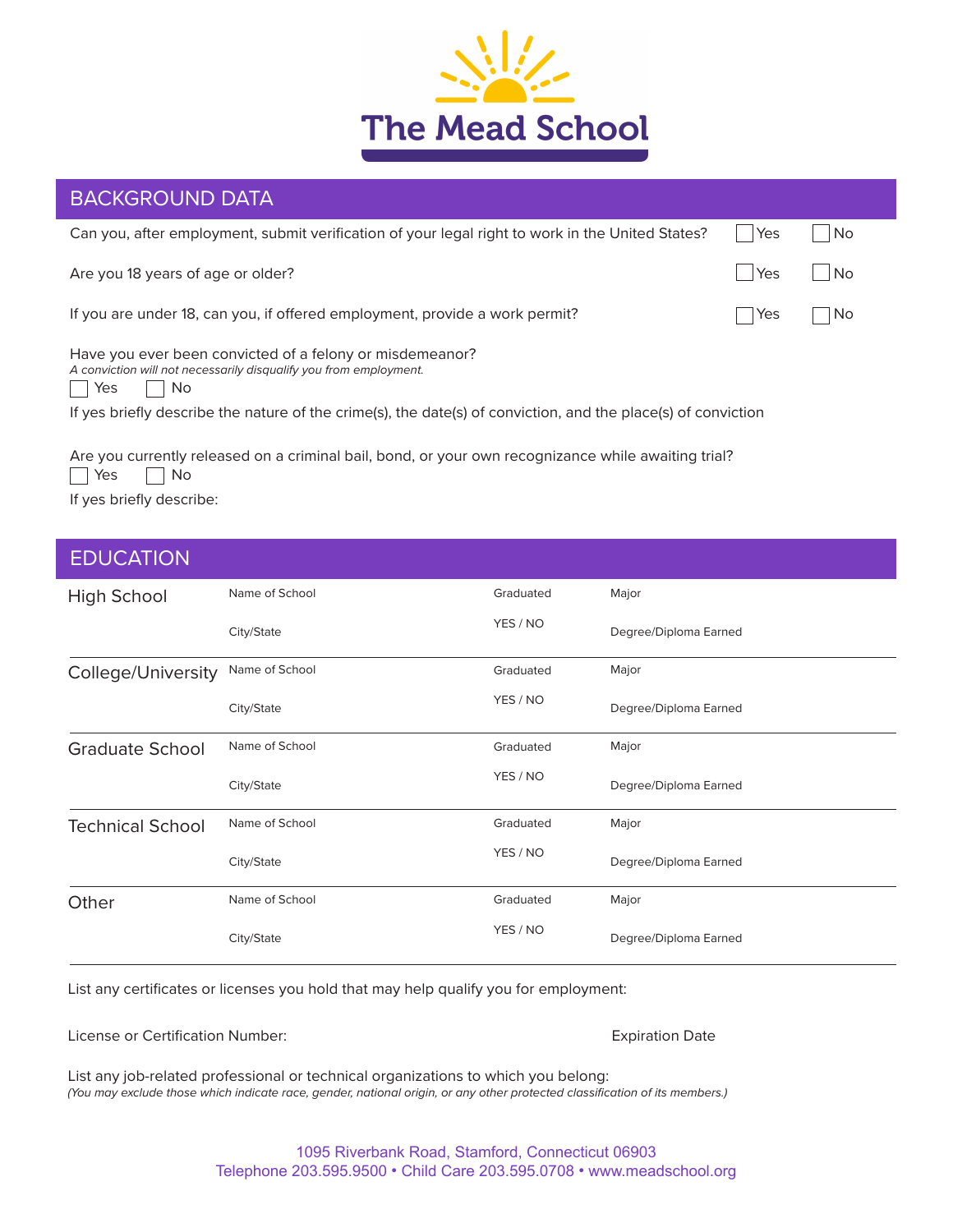

# SOFTWARE AND FOREIGN LANGUAGE SKILLS

| Software and Operating Systems<br>(Check all that apply and circle skill level) |       |                                            |
|---------------------------------------------------------------------------------|-------|--------------------------------------------|
| Word - Beginner   Intermediate   Expert                                         |       | Excel - Beginner   Intermediate   Expert   |
| PowerPoint - Beginner   Intermediate   Expert                                   |       | Access - Beginner   Intermediate   Expert  |
| Graphics - Beginner   Intermediate   Expert                                     |       | Other - Beginner   Intermediate   Expert   |
| Macintosh (OS _______) Beginner   Intermediate   Expert                         |       | Windows - Beginner   Intermediate   Expert |
| Foreign Languages<br>Read                                                       | Write | Speak                                      |

## EMPLOYMENT HISTORY

*Please list all employers within the past 10 years*

| <b>Company Name</b> | Title & Responsibilities | Start Date         | <b>End Date</b> |
|---------------------|--------------------------|--------------------|-----------------|
| Address -           |                          |                    |                 |
| Telephone           | Supervisor               | Reason for Leaving |                 |

| Company Name - | Title & Responsibilities - | Start Date -         | End Date — |
|----------------|----------------------------|----------------------|------------|
| Address -      |                            |                      |            |
| Telephone      | Supervisor —               | Reason for Leaving - |            |

| Company Name . | Title & Responsibilities | Start Date ________ | End Date - |
|----------------|--------------------------|---------------------|------------|
| Address -      |                          |                     |            |
| Telephone      | Supervisor               | Reason for Leaving  |            |